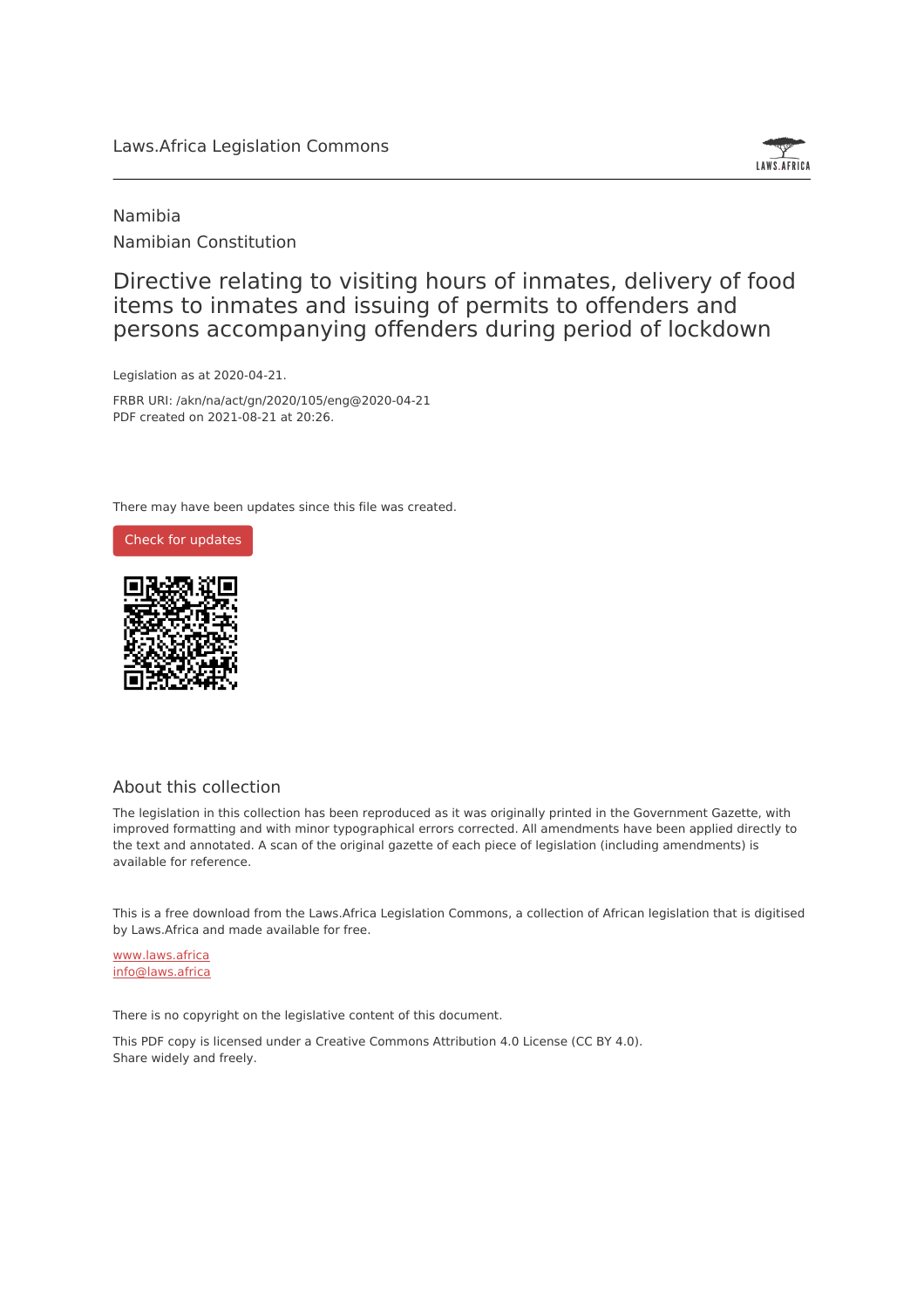## **Table of Contents**

| Directive relating to visiting hours of inmates, delivery of food items to inmates and issuing of permits |                |
|-----------------------------------------------------------------------------------------------------------|----------------|
| to offenders and persons accompanying offenders during period of lockdown                                 | 3              |
| Government Notice 105 of 2020                                                                             | 3              |
| 1. Definitions                                                                                            | $\mathcal{Z}$  |
| 2. Visiting hours and delivery of food items to inmates during period of lockdown                         | $\overline{4}$ |
| 3. Issuing of permits to offenders travelling to or from zones and persons accompanying offenders         | $\overline{4}$ |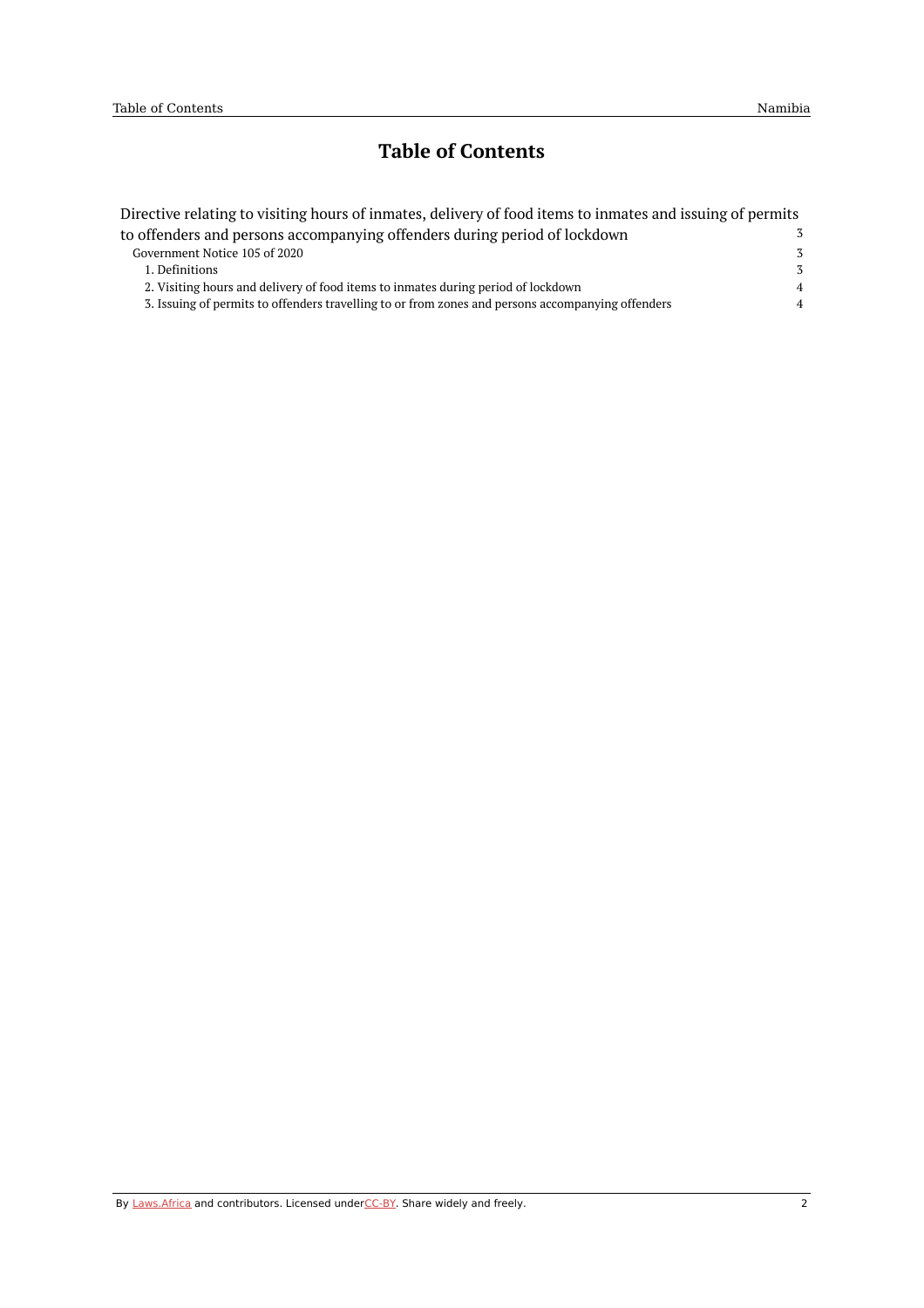Directive relating to visiting hours of inmates, delivery of food items to inmates and issuing of permitsNamffia



**Republic of Namibia Annotated Statutes** 

**Namibian Constitution**

# <span id="page-2-1"></span><span id="page-2-0"></span>**Directive relating to visiting hours of inmates, delivery of food items to inmates and issuing of permits to offenders and persons accompanying offenders during period of lockdown**

**Government Notice 105 of 2020**

Published in [Government](https://commons.laws.africa/akn/na/act/gn/2020/105/media/publication/na-act-gn-2020-105-publication-document.pdf) Gazette no. 7184 on 21 April 2020 **Assented to on 17 April 2020**

**Commenced on 21 April 2020**

*[Up to date as at 14 August 2021]*

Under regulation 14(1) and (3) of the State of Emergency - Covid-19 Regulations, published under Proclamation No. 9 of 28 March 2020, with the authorisation of the President and the approval of the Attorney-General, I issue the directives set out in the Schedule.

F. Kapofi

Minister of Home Affairs, Immigration, Safety and Security

### <span id="page-2-2"></span>**1. Definitions**

In this directive a word or an expression to which a meaning has been assigned in the State of Emergency - Covid-19 Regulations has that meaning, and unless the context otherwise indicates -

"**correctional facility**" means a correctional facility as defined in [section](#page-2-2) 1 of the Correctional Service Act;

"**correctional officer**" means a correctional officer as defined in [section](#page-2-2) 1 of the Correctional Service Act;

"**Correctional Service Act**" means the Correctional Service Act, 2012 (Act No. 9 of 2012);

"**inmate**" means an inmate as defined in section I of the Correctional Service Act;

"**offender**" means an offender as defined in [section](#page-2-2) 1 of the Correctional Service Act;

By [Laws.Africa](https://edit.laws.africa/widgets/pdf-attribution) and contributors. Licensed und[erCC-B](https://edit.laws.africa/widgets/pdf-cc-by)Y. Share widely and freely. 3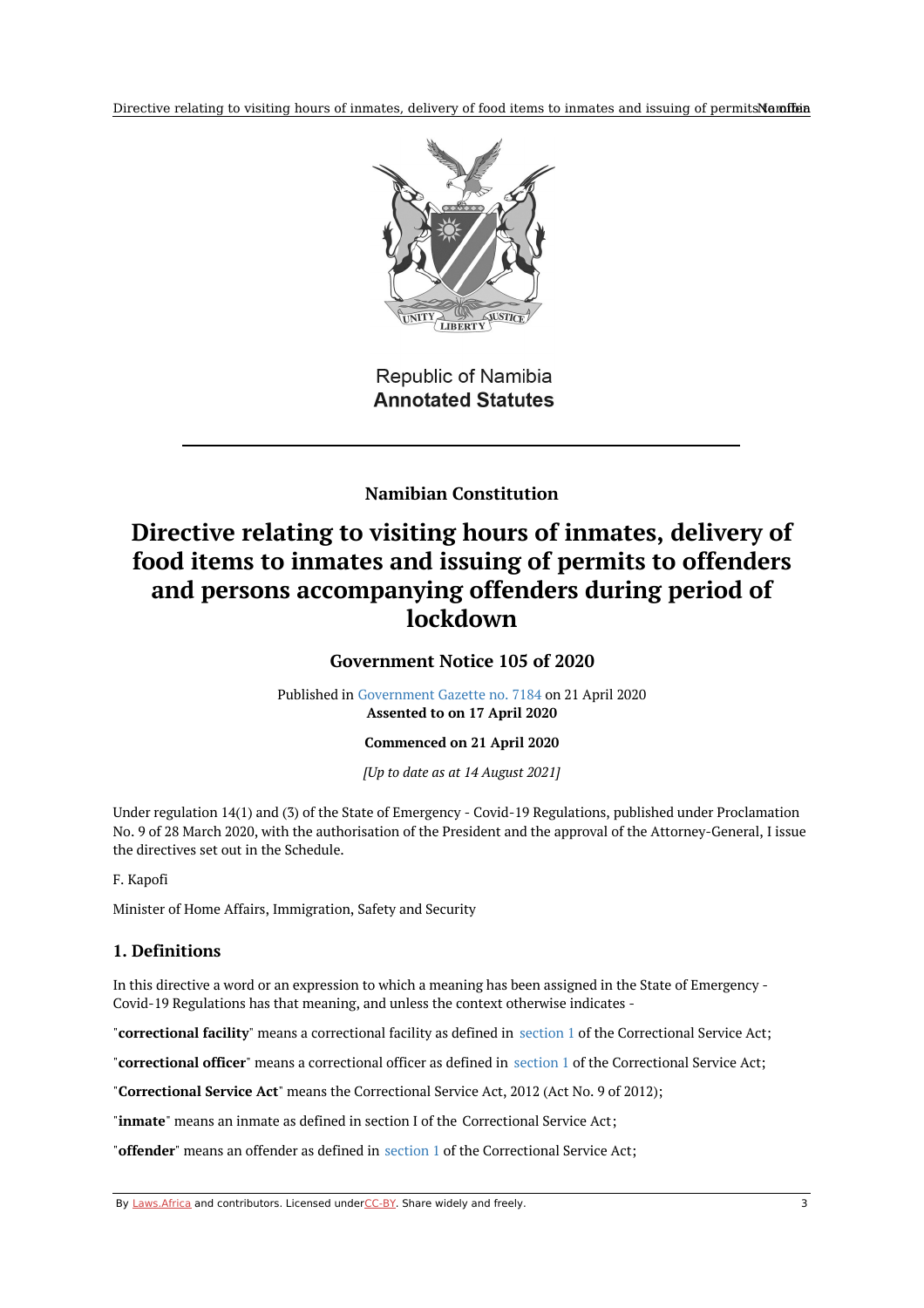"**permit**" means a permit referred to in regulation 6(6) of the Regulations;

"**prohibited article**" means a prohibited article as defined in [section](#page-2-2) 1 of the Correctional Service Act;

"**the Regulations**" means the State of Emergency - Covid-19 Regulations, published under Proclamation No. 9 of 28 March 2020; and

"**zone**" means a zone referred to in regulations 6(1) ofthe Regulations.

#### <span id="page-3-0"></span>**2. Visiting hours and delivery of food items to inmates during period of lockdown**

- (1) The ordinary visiting hours for inmates at correctional facilities are suspended during period oflockdown.
- (2) A correctional officer or an officer of the Namibian Police Force must ensure that there is no direct physical contact between a visitor of an inmate and the inmate, and a correctional officer or an officer of the Namibian Police Force may allow for telephonic communication between a visitor and the inmate as may be reasonable and in accordance with applicable internal rules of the Correctional Service or Namibian Police Force.
- (3) A visitor of an inmate at a police cell or lock-up may provide the inmate with the necessary food items if the inmate is on a specialised diet or in cases of food items shortage at the police cell or lock-up.
- (4) The food items referred to in subparagraph (3) must be received by an officer of the Namibian Police Force on duty at the police cell or lock-up and the officer must hand over the food items to the inmate concerned.
- (5) The officer of the Namibian Police Force referred to in subparagraph (4) has the right to search the food items brought to the police cell or lock-up, in the presence of the person who brought the food items, for any prohibited article.
- (6) If any prohibited article is found in the food items searched in terms of subparagraph (5), the person who brought such food items commits an offence and on conviction is liable to a penalty specified in section 79 ofthe Correctional Service Act.

### <span id="page-3-1"></span>**3. Issuing of permits to offenders travelling to or from zones and persons accompanying offenders**

- (1) A correctional officer or an officer of the Namibian Police Force must ensure that an offender who is required to travel to or from a zone is issued with a permit to travel.
- (2) For the purpose of subparagraph (1), an authorised officer on duty at a correctional facility must issue the permit to an offender who is required to travel to or from a zone and the permit must -
	- (a) indicate the full names of the offender;
	- (b) specify the reason why the offender is to travel;
	- (c) indicate the zone where the offender is travelling from or travelling to;
	- (d) be signed by the authorised officer; and
	- (e) bear the official date stamp of the correctional facility from where the offender is released.
- (3) An authorised officer must also issue a permit to a correctional officer, an officer of the Namibian Police Force, a staff member ofthe Correctional Service or Namibian Police Force or any other person authorised, to accompany the offender required to travel to or from a zone and the permit must -
	- (a) indicate the full names of the officer, staff member or person;
	- (b) indicate the name of the institution, the officer, staff member or person is from;
	- $(c)$ specify the purpose of the travel to or from a zone;

By [Laws.Africa](https://edit.laws.africa/widgets/pdf-attribution) and contributors. Licensed und[erCC-B](https://edit.laws.africa/widgets/pdf-cc-by)Y. Share widely and freely. 4